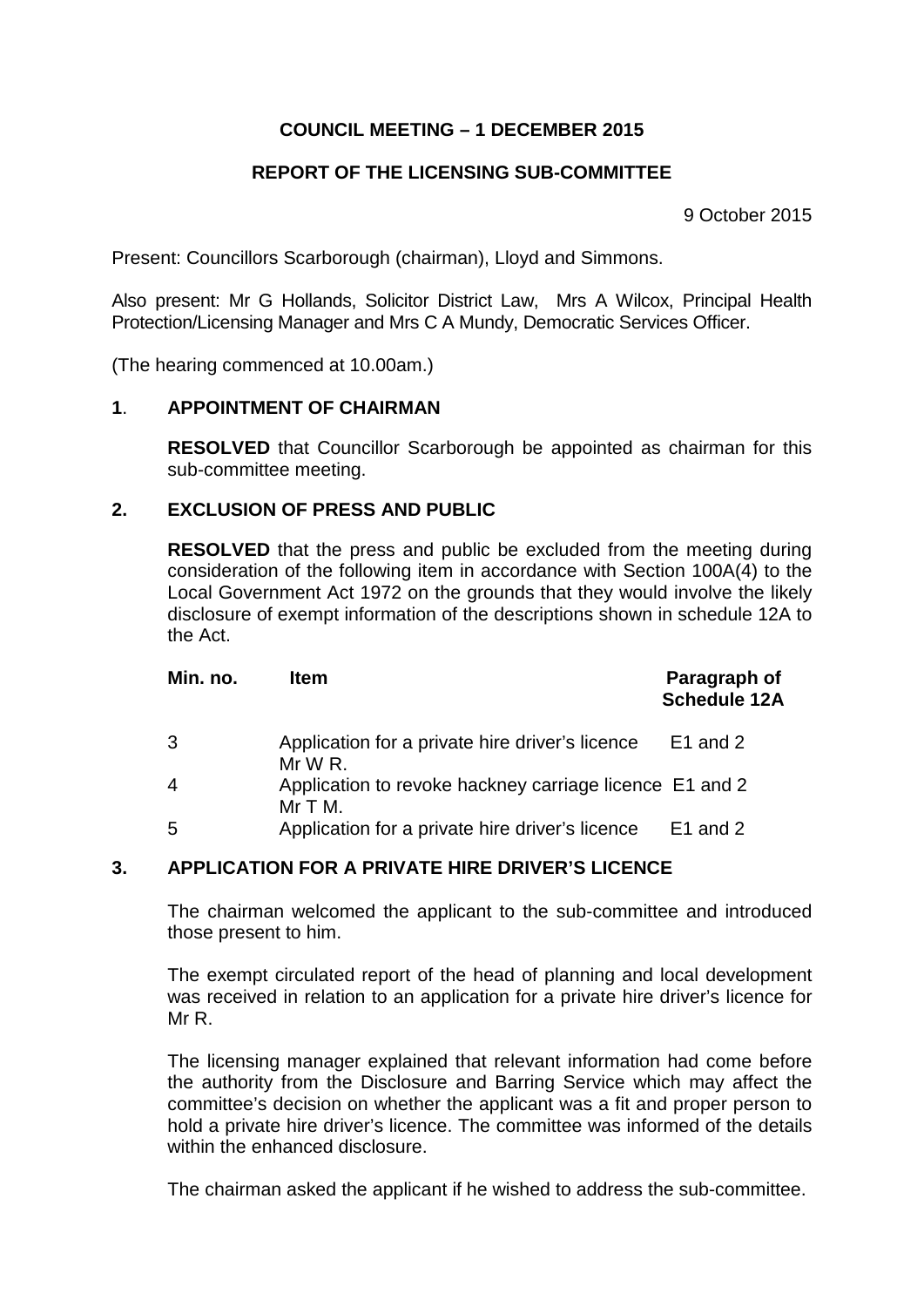He explained how the incidents referred to in the enhanced disclosure had occurred and accepted that he had been punished for his mistakes. With regard to one of the incidents he had been driving vehicles for a company and had assumed they were insured and that it was the company who had failed to insure the vehicle.

Members asked questions for clarification.

The chairman adjourned the meeting at 10.30am.

The meeting was reconvened at 10.45am.

**RESOLVED** that a private hire driver's licence be refused.

### **Reasons for decision:**

- (i) the sub-committee took into account the policy relating to convictions and in particular that an applicant should be free from dishonesty convictions for three to five years.
- (ii) The applicant accepted that he had been convicted of an offence in 2010 and been sentenced to two years imprisonment;
- (iii) The sub-committee also noted traffic convictions in 2014 and an offence relating to drugs in 2008;
- (iv) Taken together the sub-committee considered this matter justified a conclusion that the applicant was not a fit and proper person to hold a licence at the present time.

Mr Hollands explained that the applicant had a right of appeal if he so wished.

The applicant left the meeting.

# **4. APPLICATION TO REVOKE OR SUSPEND HACKNEY CARRIAGE LICENCE**

(The hearing commenced at 11am.)

The exempt circulated report of the head of planning and local development was received to consider whether to revoke or suspend a hackney carriage licence for Mr M.

The licensing manager explained that Mr M was in prison following sentencing and that although he had been informed of the meeting he was not in attendance. She explained the reason why Mr M was in prison and the subcommittee was asked to decide if he remained a fit and proper person to hold a hackney carriage driver's licence.

The sub-committee discussed the information before them.

**RESOLVED** that the licence be revoked.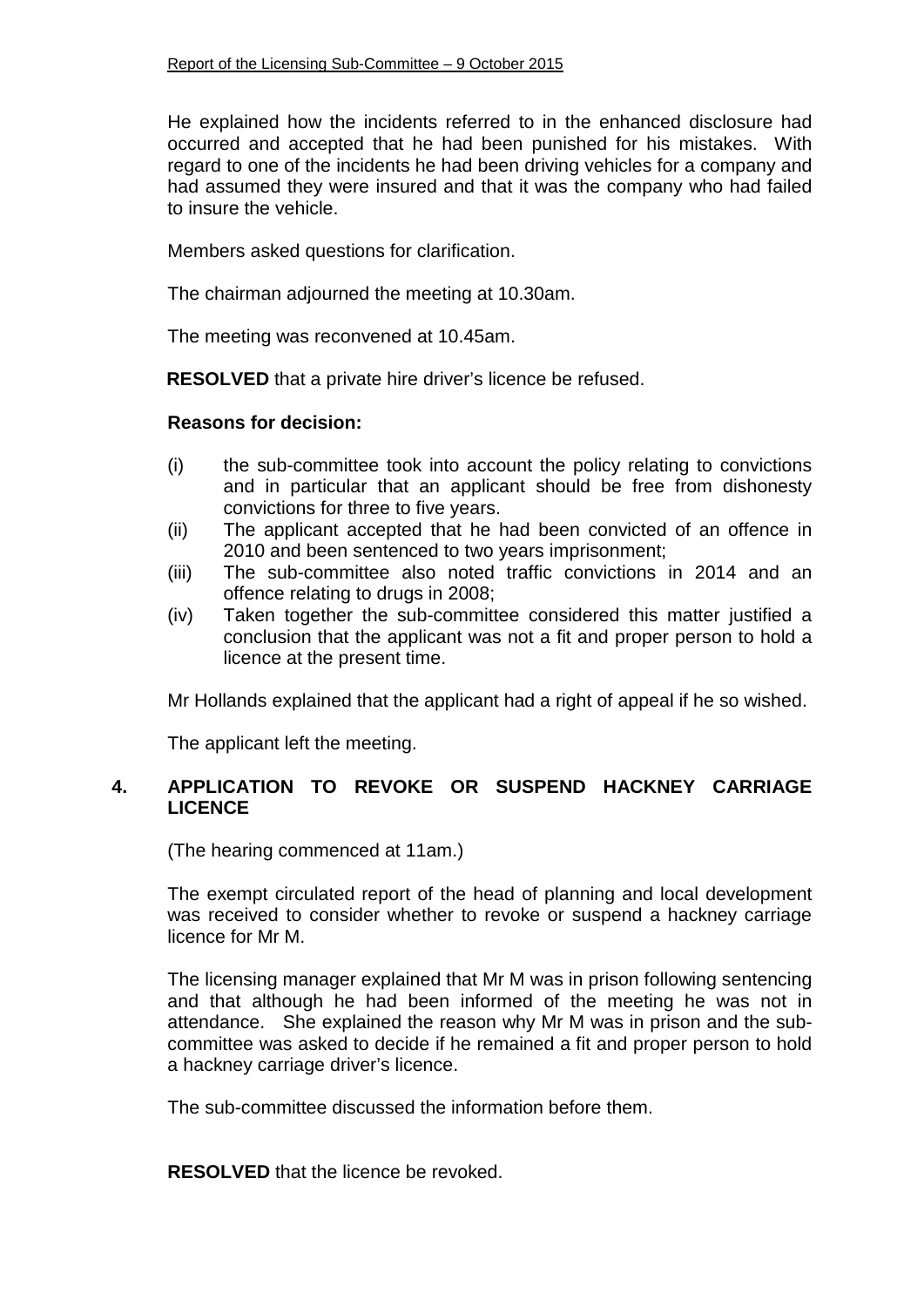### **The reason for this was as follows:**

- (i) The committee noted the information from the Police that the applicant had been sentenced to six years in prison following conviction for distribution of heroin.
- (ii) It also noted the information from the licensing manager that the applicant had not responded to a letter sent to him in prison norifying him of the hearing.
- (iii) In the circumstances the sub-committee decided to proceed in the absence of the applicant;
- (iv) The sub-committee was satisfied of the reliability of the information from the Police. The offence was so serious that revocation was justified.

# **5. APPLICATION FOR A PRIVATE HIRE DRIVER'S LICENCE**

(The hearing commenced at 11.15am.)

The exempt circulated report of the head of planning and local development was received to decide on an application for a private hire driver's licence by Mr P.

The licensing manager explained that the applicant was not in attendance despite having been served with the papers in the normal way.

The sub-committee decided to deal with the application in the absence of the applicant and heard from the licensing manager details of the enhanced disclosure from the Disclosure and Barring Service along with the applicant's failure to pass the comprehension test.

**RESOLVED** that the licence be refused. The applicant had failed to attend and was not represented. Having heard from the licensing manager that papers had been properly sent by post, and that other applicants sent papers at the same time had attended, and that this was not a reason to rebut the prescription of receipt, the committee decided to proceed.

### **The reasons for the decision were as follows:**

- (i) the sub-committee heard from the licensing manager that the applicant had failed his comprehension test. He also had difficulty communicating with licensing officers;
- (ii) the sub-committee did not consider that the driving offences were sufficient to reduce the licence because of their age;
- (iii) the applicant, however, could not be considered a fit and proper person because of his lack of understanding of English and accordingly the licence was refused.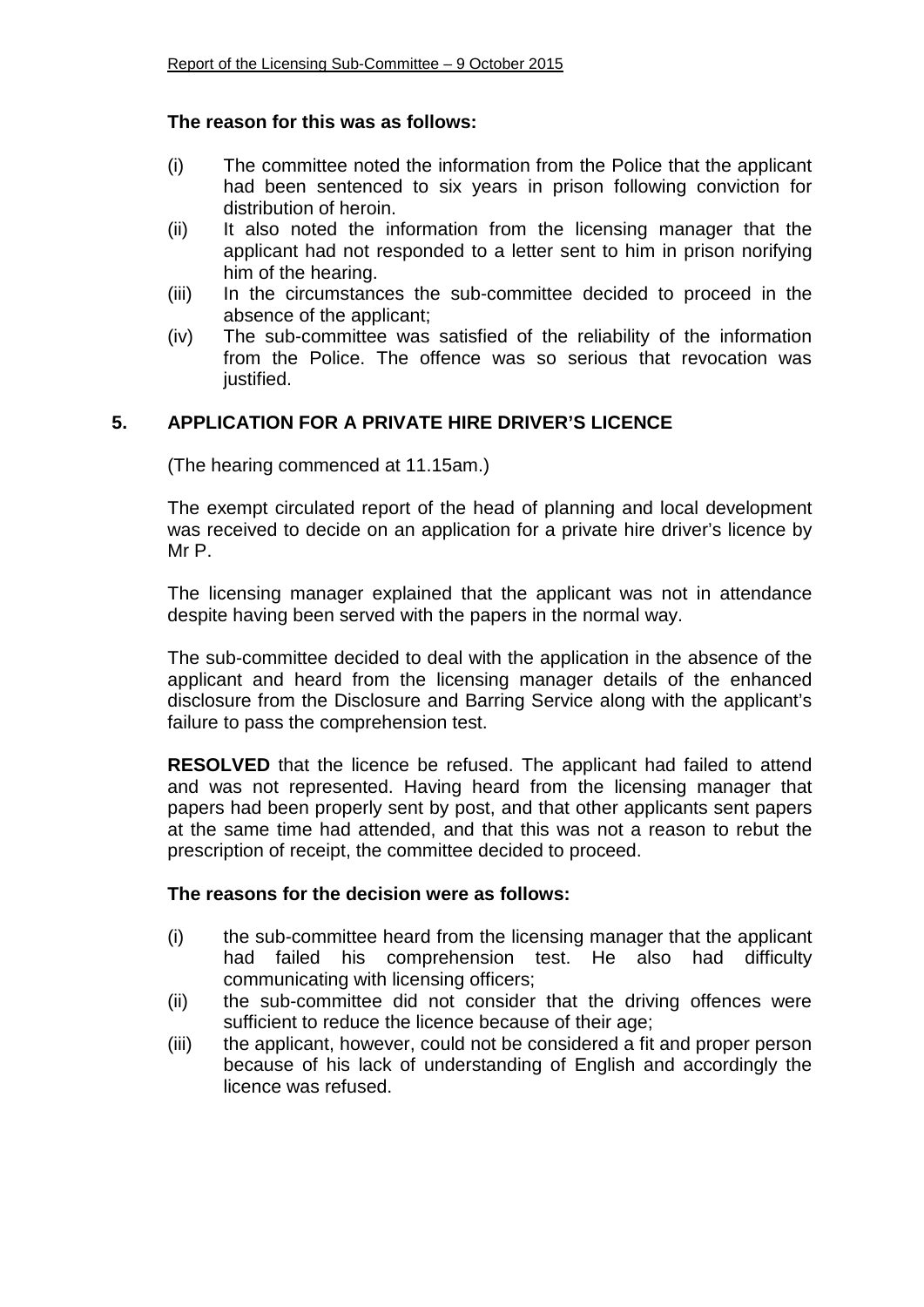### **5. APPLICATION TO REVOKE OR SUSPEND HACKNEY CARRIAGE DRIVER'S LICENCE**

(The hearing commenced at 11.30am.)

The annexed circulated exempt report of the head of planning and local development was received to consider the potential revocation or suspension of Mr C's hackney carriage driver's licence following a conviction on 1 September 2015.

The chairman welcomed Mr C, his wife, his interpreter and a character witness to the meeting and introduced everyone in attendance.

The licensing manager informed the sub-committee of a prosecution that had taken place under the Council's Byelaws for hackney carriages for his failure to use his taxi-meter. Failure to use the meter invalidated his insurance and he was prosecuted for driving with invalidated insurance as well. The court found him guilty of both offences and he was fined a total of £450 with £350 costs and a £45 victim surcharge. This was considered a serious conviction under the licensing policy where revocation could be considered.

The chairman asked if Mr C or his interpreter wished to address the committee. The interpreter spoke on Mr C's behalf expressing his remorse and dismay that he had been prosecuted. He did not recall the incident and considered himself to be honest and trustworthy. He considered that the fine he had received was very harsh and was worried about his livelihood. He informed the sub-committee that he intended to appeal the decision of the Magistrates court.

Mr C's character witness also addressed the meeting. He had known the family for a number of years and had always found them to be honest and hardworking. He considered that revocation of the current licence would be extremely harsh considering the fine that he had already had against him.

The chairman adjourned the meeting at 11.50am.

The chairman reconvened the meeting at 12.10pm.

**RESOLVED** that no action be taken.

### **Reasons for decision:**

- (i) the sub-committee heard detailed representations of good character from two witnesses;
- (ii) the sub-committee noted the serious consequences of the driver's actions in terms of the criminal convictions that had resulted;
- (iii) the sub-committee also noted the small amount of money involved and the driver's previous good record;